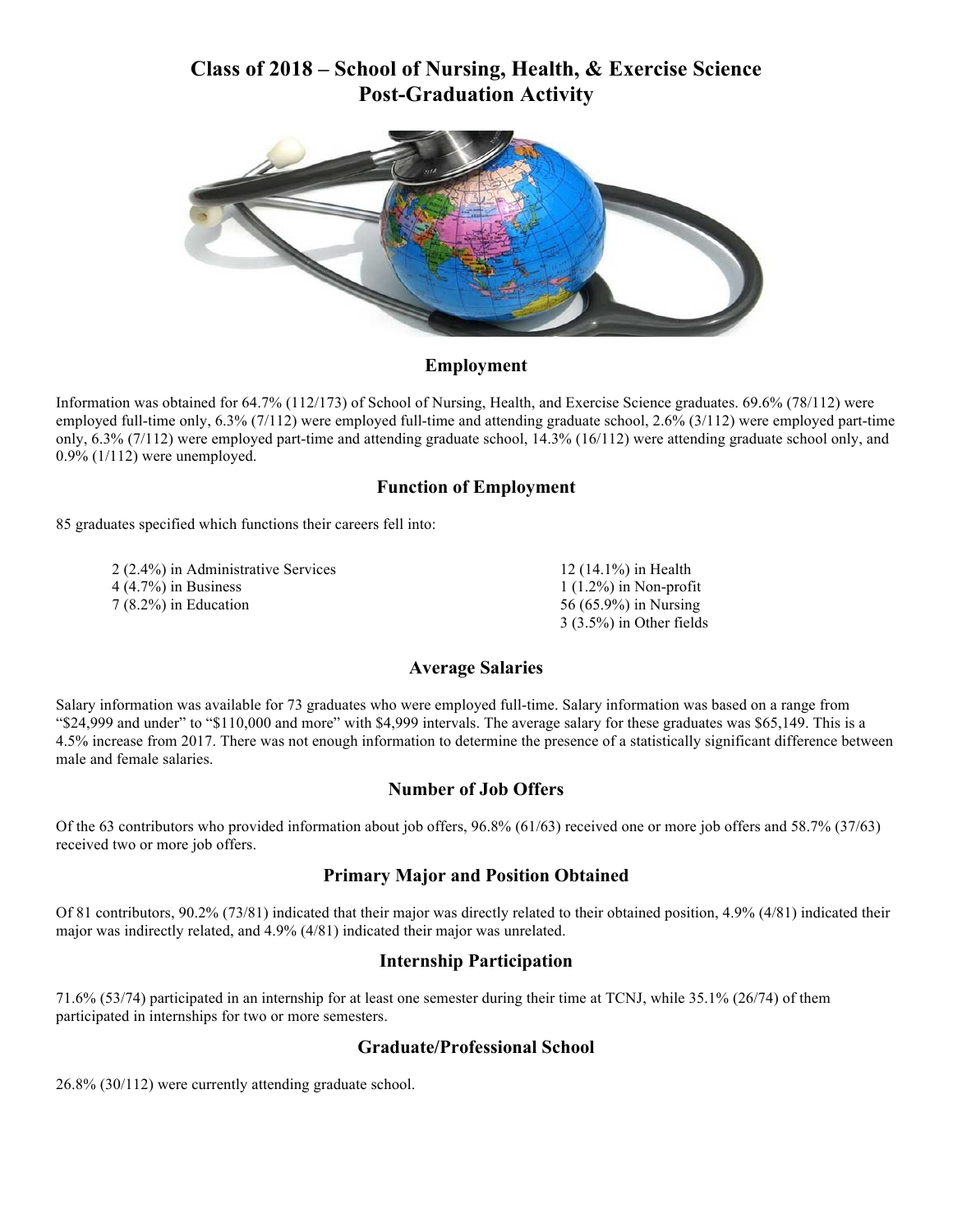#### **Future Plans for Study**

31 graduates indicated that they had plans for beginning graduate school in the next few years:

8 plan to attend graduate school within 2 years. 16 plan to attend graduate school within 4 years. 7 plan to attend graduate school within 6 years.

#### **Degrees Being Sought**

65 graduates indicated that they were planning on (if not actively) pursuing further degrees in the future:

 are/will be seeking a Bachelor's Degree. are/will be seeking a Master's Degree. are/will be pursuing a Professional Degree. are/will be seeking a Doctoral Degrees. 1 is/will be seeking another degree.

#### **Career/Graduate Preparedness and Academic Satisfaction**

Contributors rated how well they felt TCNJ prepared them for their career and graduate/professional school, and their satisfaction with their academic experience at TCNJ. Their ratings were based on a 5-point Likert scale  $(1 = Poor, 5 = Execllen)$ :

|                    | Poor       | <b>Below Average</b> | Average     | Above Average | Excellent   | Total | <b>Average Rating</b> |
|--------------------|------------|----------------------|-------------|---------------|-------------|-------|-----------------------|
| <b>Career</b>      | $2(0.0\%)$ | $(2.0\%)$            | $(6.0\%)$   | $22(44.0\%)$  | 24 (48.0%)  | 50    | 4.38                  |
| Graduate<br>School | $0(0\%)$   | $(0\%)$              | $2(10.5\%)$ | $10(52.6\%)$  | $7(36.9\%)$ |       | 4.26                  |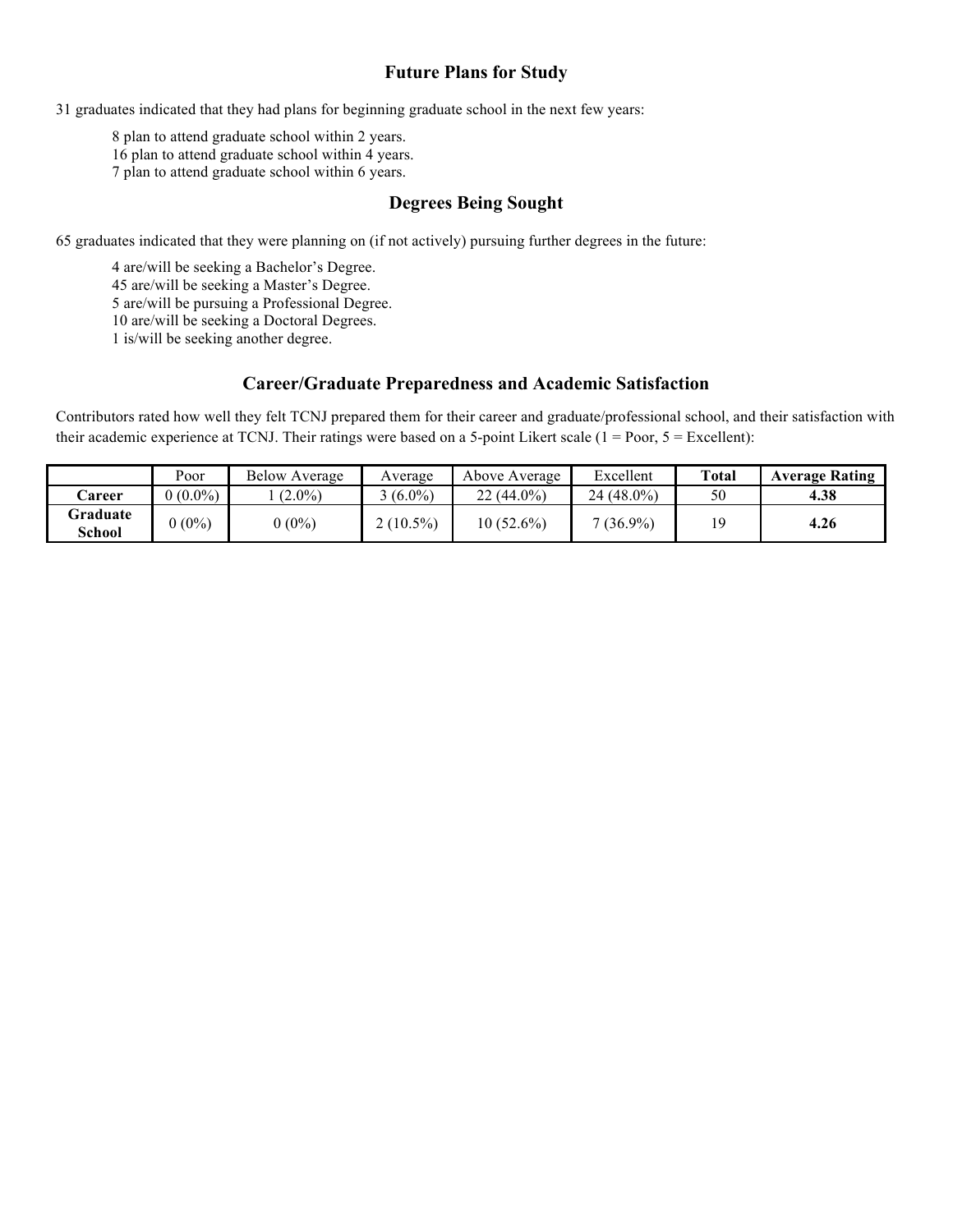# **Salaries – School of Nursing, Health & Exercise Science Class of 2018**

| <b>Major Field of Study</b>              | <b>Average Salary</b> |
|------------------------------------------|-----------------------|
| Health and Exercise Science (4)          | \$53,749              |
| Health and Exercise Science Teaching (6) | \$57,500              |
| Nursing $(57)$                           | \$69,749              |
| Public Health (6)                        | \$39,149              |

## **Mean – \$65,150**

**Salary information obtained on employed graduates: 73/85 (85.9%)**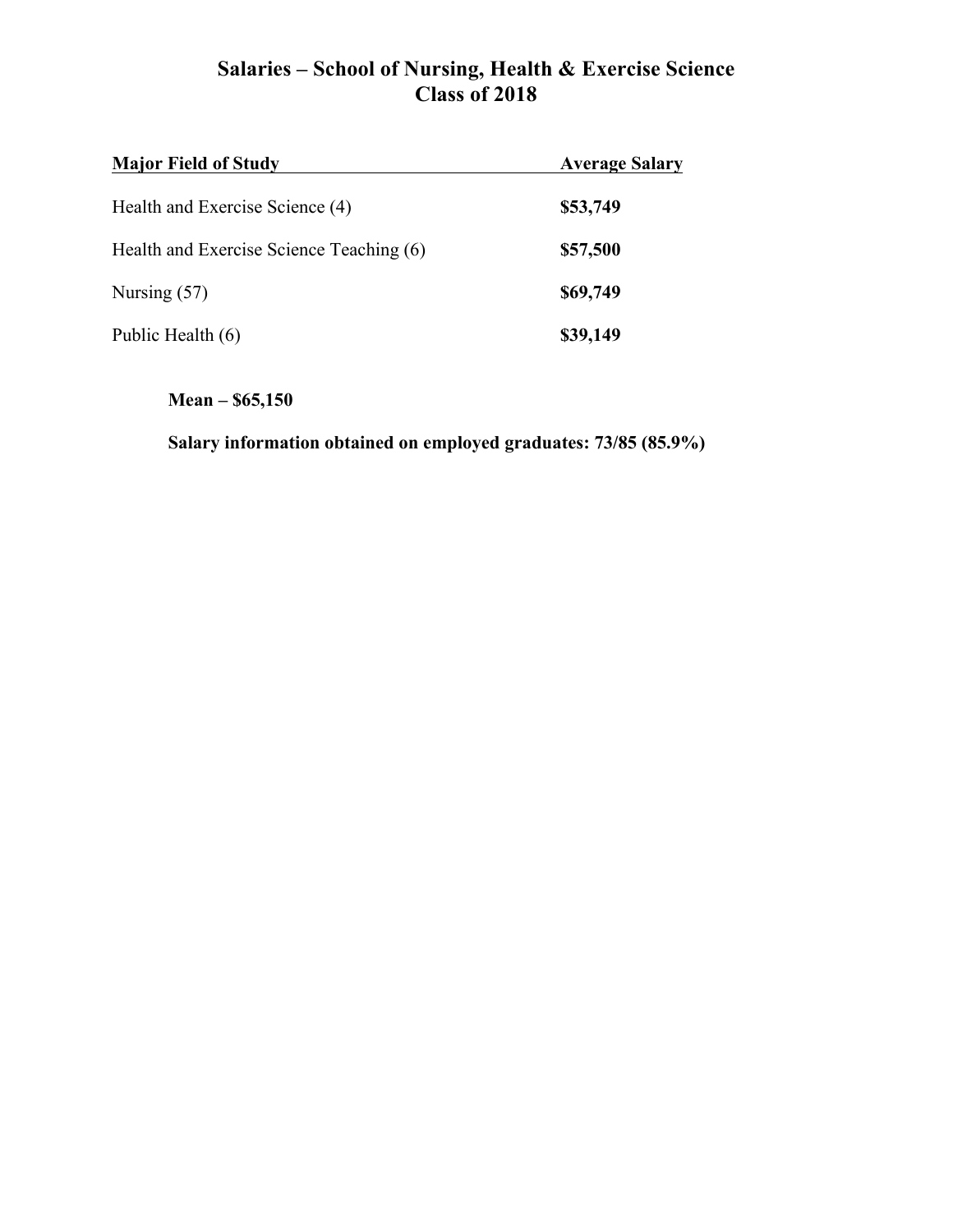# **Job Titles & Employers - School of Nursing, Health and Exercise Science Class of 2018**

| <b>Major Field of Study</b>        | <b>Full Time Job Titles</b>                        | <b>Full Time Employer</b>                                  |
|------------------------------------|----------------------------------------------------|------------------------------------------------------------|
| Health and Exercise Science        | Agent                                              | N/A                                                        |
| Health and Exercise Science        | Aqua-Kinetic Trainer                               | <b>Aquatic Performance Training</b>                        |
| Health and Exercise Science        | Assistant Strength and Conditioning Coach          | Peddie Preparatory School                                  |
| Health and Exercise Science        | <b>Exercise Physiologist</b>                       | <b>JAG-ONE Physical Therapy</b>                            |
| Health and Exercise Science        | Health & Physical Education Teacher                | East Windsor School District                               |
| Health and Exercise Science        | Management Assistant                               | Enterprise Rent-a-Car                                      |
| Health and Exercise Science        | <b>Medical Receptionist</b>                        | <b>JAG-ONE Physical Therapy</b>                            |
| Health and Exercise Science        | Personal Trainer                                   | New York Sports Club                                       |
| Health and Exercise Science        | Physical Therapy Aide                              | Ivy Rehab                                                  |
| Health and Exercise Science        | Professional Athlete                               | National Arena League                                      |
| Health and Exercise Science        | <b>Rehabilitation Aide</b>                         | Ridgewood Physical Therapy                                 |
| Health and Exercise Science        | Sport Performance Coach                            | The Pennington School                                      |
| <b>Health and Exercise Science</b> | 12                                                 |                                                            |
| Health & Phys. Ed. Teaching        | Elementary Health and Phys. Ed. Teacher            | Berkeley County School District                            |
| Health & Phys. Ed. Teaching        | Health and Phys. Ed. Teacher                       | Foundation Collegiate Academy                              |
| Health & Phys. Ed. Teaching        | Health and Phys. Ed. Teacher                       | Princeton Regional School District                         |
| Health & Phys. Ed. Teaching        | Health and Phys. Ed. Teacher                       | West Windsor School District                               |
| Health & Phys. Ed. Teaching        | Health and Phys. Ed. Teacher                       | William Annin Middle School                                |
| Health & Phys. Ed. Teaching        |                                                    | Elisabeth Avenue School                                    |
| Health & Phys. Ed. Teaching        | Phys. Ed. Teacher<br>Quality Control-Defense Coach | Princeton University Football                              |
|                                    |                                                    |                                                            |
| Health & Physical Ed. Teaching     | 7                                                  |                                                            |
| Nursing                            | Assistant Nurse Manager/Float Pool                 | Penn Medicine Princeton Health                             |
| Nursing                            | <b>Registered Nurse</b>                            | Bridgeway Senior Healthcare                                |
| Nursing                            | <b>Registered Nurse</b>                            | Capital Health System                                      |
| Nursing                            | <b>Registered Nurse</b>                            | Capital Health System                                      |
| Nursing                            | <b>Registered Nurse</b>                            | Capital Health System                                      |
| Nursing                            | <b>Registered Nurse</b>                            | Capital Health System                                      |
| Nursing                            | <b>Registered Nurse</b>                            | Capital Health System                                      |
| Nursing                            | <b>Registered Nurse</b><br>Registered Nurse        | Capital Health System                                      |
| Nursing<br>Nursing                 | <b>Registered Nurse</b>                            | Capital Health System<br>Centinela Hospital Medical Center |
| Nursing                            | <b>Registered Nurse</b>                            | Children's Hospital of Philadelphia                        |
| Nursing                            | <b>Registered Nurse</b>                            | Christiana Hospital                                        |

Nursing Registered Nurse Cooper University Health Care<br>
Registered Nurse Cooper University Hospital<br>
Cooper University Hospital Nursing Registered Nurse Cooper University Hospital Nursing Registered Nurse Genesis Healthcare Nursing Registered Nurse Holy Name Medical Center Nursing Registered Nurse Hospital of the Univ. of Pennsylvania Nursing Registered Nurse Hunterdon Medical Center Nursing Registered Nurse Jersey Shore Univ. Medical Center Nursing Registered Nurse JFK Medical Center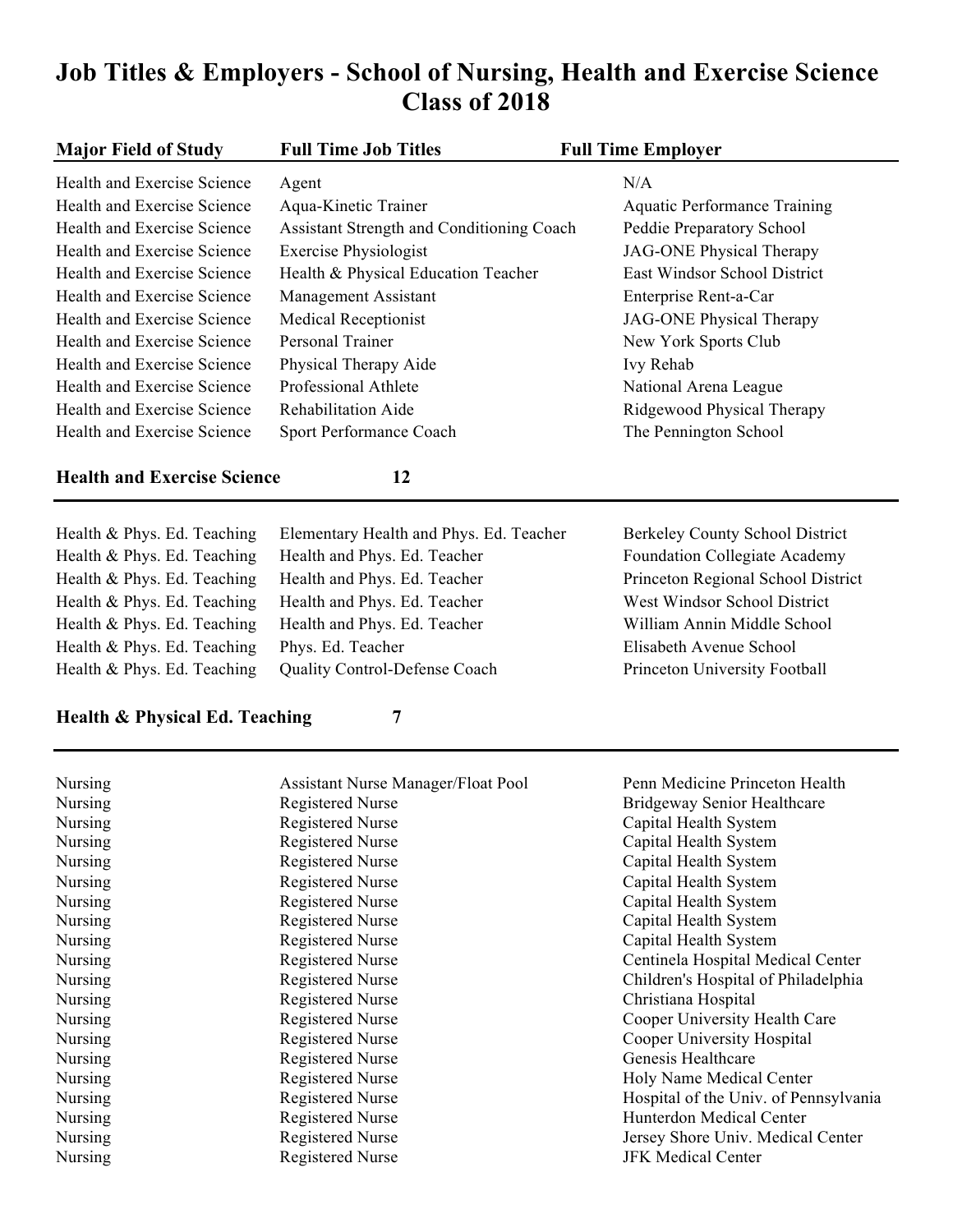| Monmouth Medical Center<br><b>Registered Nurse</b><br>Nursing<br><b>Registered Nurse</b><br>Mount Sinai Hospital<br>Nursing<br><b>Registered Nurse</b><br>Nursing<br>New York-Presbyterian<br><b>Registered Nurse</b><br>New York-Presbyterian<br>Nursing<br><b>Registered Nurse</b><br>Northwell Health<br>Nursing<br><b>Registered Nurse</b><br>Ocean Medical Center<br>Nursing<br><b>Registered Nurse</b><br>Penn Medicine Princeton Health<br>Nursing<br><b>Registered Nurse</b><br>Penn Medicine Princeton Health<br>Nursing<br><b>Registered Nurse</b><br>Nursing<br>Penn Medicine Princeton Health<br><b>Registered Nurse</b><br>Nursing<br>Penn Medicine Princeton Health<br><b>Registered Nurse</b><br>Nursing<br>Penn Medicine Princeton Med. Cntr.<br><b>Registered Nurse</b><br>Penn Medicine Princeton Med. Cntr.<br>Nursing<br><b>Registered Nurse</b><br>Penn Medicine Princeton Med. Cntr.<br>Nursing<br><b>Registered Nurse</b><br>Penn Medicine Princeton Med. Cntr.<br>Nursing<br><b>Registered Nurse</b><br>Planned Parenthood of NYC<br>Nursing<br><b>Registered Nurse</b><br>Nursing<br>Robert Wood Johnson Univ. Hospital<br><b>Registered Nurse</b><br>Nursing<br>Saint Barnabas Medical Center<br><b>Registered Nurse</b><br>Saint Peter's University Hospital<br>Nursing<br><b>Registered Nurse</b><br>Nursing<br>St. Joseph's Regional Medical Center<br><b>Registered Nurse</b><br>Nursing<br>Valley Hospital<br><b>Registered Nurse</b><br>N/A<br>Nursing<br><b>Registered Nurse</b><br>N/A<br>Nursing<br><b>Registered Nurse</b><br>N/A<br>Nursing<br>Nursing<br>Registered Nurse - Critical Care Unit<br>Penn Medicine Princeton Health<br>Hospital of the Univ. of Pennsylvania<br>Nursing<br>Registered Nurse - Emergency Department<br>Registered Nurse - Emergency Department<br>Jefferson Health - Northeast<br>Nursing<br>Valley Hospital<br>Nursing<br>Registered Nurse – Emergency Department<br>Nursing<br>Registered Nurse - Intensive Care<br>Hunterdon Healthcare<br>Capital Health<br>Nursing<br>Registered Nurse - Labor and Delivery<br>Registered Nurse - Labor and Delivery<br>Capital Health<br>Nursing<br>Registered Nurse - Operating Room<br>Mount Sinai Hospital<br>Nursing<br>Registered Nurse - Pediatric<br>Jersey Shore Medical Center<br>Nursing<br><b>Staff Nurse</b><br>Nursing<br>Hackensack Meridian Health<br><b>Staff Nurse</b><br>Nursing<br>The Johns Hopkins Hospital<br>Nursing<br>Staff Nurse - Medical ICU/CCU<br>Hackensack Meridian Health<br>Nursing<br>Telemetry/Progressive Care Nurse<br>Holy Name Medical Center | Nursing | <b>Registered Nurse</b> | Middlesex County |
|-----------------------------------------------------------------------------------------------------------------------------------------------------------------------------------------------------------------------------------------------------------------------------------------------------------------------------------------------------------------------------------------------------------------------------------------------------------------------------------------------------------------------------------------------------------------------------------------------------------------------------------------------------------------------------------------------------------------------------------------------------------------------------------------------------------------------------------------------------------------------------------------------------------------------------------------------------------------------------------------------------------------------------------------------------------------------------------------------------------------------------------------------------------------------------------------------------------------------------------------------------------------------------------------------------------------------------------------------------------------------------------------------------------------------------------------------------------------------------------------------------------------------------------------------------------------------------------------------------------------------------------------------------------------------------------------------------------------------------------------------------------------------------------------------------------------------------------------------------------------------------------------------------------------------------------------------------------------------------------------------------------------------------------------------------------------------------------------------------------------------------------------------------------------------------------------------------------------------------------------------------------------------------------------------------------------------------------------------------------------------------------------------------------------------------------------------------------------------------------------------------------------------------------------------------------------------------------------------|---------|-------------------------|------------------|
|                                                                                                                                                                                                                                                                                                                                                                                                                                                                                                                                                                                                                                                                                                                                                                                                                                                                                                                                                                                                                                                                                                                                                                                                                                                                                                                                                                                                                                                                                                                                                                                                                                                                                                                                                                                                                                                                                                                                                                                                                                                                                                                                                                                                                                                                                                                                                                                                                                                                                                                                                                                               |         |                         |                  |
|                                                                                                                                                                                                                                                                                                                                                                                                                                                                                                                                                                                                                                                                                                                                                                                                                                                                                                                                                                                                                                                                                                                                                                                                                                                                                                                                                                                                                                                                                                                                                                                                                                                                                                                                                                                                                                                                                                                                                                                                                                                                                                                                                                                                                                                                                                                                                                                                                                                                                                                                                                                               |         |                         |                  |
|                                                                                                                                                                                                                                                                                                                                                                                                                                                                                                                                                                                                                                                                                                                                                                                                                                                                                                                                                                                                                                                                                                                                                                                                                                                                                                                                                                                                                                                                                                                                                                                                                                                                                                                                                                                                                                                                                                                                                                                                                                                                                                                                                                                                                                                                                                                                                                                                                                                                                                                                                                                               |         |                         |                  |
|                                                                                                                                                                                                                                                                                                                                                                                                                                                                                                                                                                                                                                                                                                                                                                                                                                                                                                                                                                                                                                                                                                                                                                                                                                                                                                                                                                                                                                                                                                                                                                                                                                                                                                                                                                                                                                                                                                                                                                                                                                                                                                                                                                                                                                                                                                                                                                                                                                                                                                                                                                                               |         |                         |                  |
|                                                                                                                                                                                                                                                                                                                                                                                                                                                                                                                                                                                                                                                                                                                                                                                                                                                                                                                                                                                                                                                                                                                                                                                                                                                                                                                                                                                                                                                                                                                                                                                                                                                                                                                                                                                                                                                                                                                                                                                                                                                                                                                                                                                                                                                                                                                                                                                                                                                                                                                                                                                               |         |                         |                  |
|                                                                                                                                                                                                                                                                                                                                                                                                                                                                                                                                                                                                                                                                                                                                                                                                                                                                                                                                                                                                                                                                                                                                                                                                                                                                                                                                                                                                                                                                                                                                                                                                                                                                                                                                                                                                                                                                                                                                                                                                                                                                                                                                                                                                                                                                                                                                                                                                                                                                                                                                                                                               |         |                         |                  |
|                                                                                                                                                                                                                                                                                                                                                                                                                                                                                                                                                                                                                                                                                                                                                                                                                                                                                                                                                                                                                                                                                                                                                                                                                                                                                                                                                                                                                                                                                                                                                                                                                                                                                                                                                                                                                                                                                                                                                                                                                                                                                                                                                                                                                                                                                                                                                                                                                                                                                                                                                                                               |         |                         |                  |
|                                                                                                                                                                                                                                                                                                                                                                                                                                                                                                                                                                                                                                                                                                                                                                                                                                                                                                                                                                                                                                                                                                                                                                                                                                                                                                                                                                                                                                                                                                                                                                                                                                                                                                                                                                                                                                                                                                                                                                                                                                                                                                                                                                                                                                                                                                                                                                                                                                                                                                                                                                                               |         |                         |                  |
|                                                                                                                                                                                                                                                                                                                                                                                                                                                                                                                                                                                                                                                                                                                                                                                                                                                                                                                                                                                                                                                                                                                                                                                                                                                                                                                                                                                                                                                                                                                                                                                                                                                                                                                                                                                                                                                                                                                                                                                                                                                                                                                                                                                                                                                                                                                                                                                                                                                                                                                                                                                               |         |                         |                  |
|                                                                                                                                                                                                                                                                                                                                                                                                                                                                                                                                                                                                                                                                                                                                                                                                                                                                                                                                                                                                                                                                                                                                                                                                                                                                                                                                                                                                                                                                                                                                                                                                                                                                                                                                                                                                                                                                                                                                                                                                                                                                                                                                                                                                                                                                                                                                                                                                                                                                                                                                                                                               |         |                         |                  |
|                                                                                                                                                                                                                                                                                                                                                                                                                                                                                                                                                                                                                                                                                                                                                                                                                                                                                                                                                                                                                                                                                                                                                                                                                                                                                                                                                                                                                                                                                                                                                                                                                                                                                                                                                                                                                                                                                                                                                                                                                                                                                                                                                                                                                                                                                                                                                                                                                                                                                                                                                                                               |         |                         |                  |
|                                                                                                                                                                                                                                                                                                                                                                                                                                                                                                                                                                                                                                                                                                                                                                                                                                                                                                                                                                                                                                                                                                                                                                                                                                                                                                                                                                                                                                                                                                                                                                                                                                                                                                                                                                                                                                                                                                                                                                                                                                                                                                                                                                                                                                                                                                                                                                                                                                                                                                                                                                                               |         |                         |                  |
|                                                                                                                                                                                                                                                                                                                                                                                                                                                                                                                                                                                                                                                                                                                                                                                                                                                                                                                                                                                                                                                                                                                                                                                                                                                                                                                                                                                                                                                                                                                                                                                                                                                                                                                                                                                                                                                                                                                                                                                                                                                                                                                                                                                                                                                                                                                                                                                                                                                                                                                                                                                               |         |                         |                  |
|                                                                                                                                                                                                                                                                                                                                                                                                                                                                                                                                                                                                                                                                                                                                                                                                                                                                                                                                                                                                                                                                                                                                                                                                                                                                                                                                                                                                                                                                                                                                                                                                                                                                                                                                                                                                                                                                                                                                                                                                                                                                                                                                                                                                                                                                                                                                                                                                                                                                                                                                                                                               |         |                         |                  |
|                                                                                                                                                                                                                                                                                                                                                                                                                                                                                                                                                                                                                                                                                                                                                                                                                                                                                                                                                                                                                                                                                                                                                                                                                                                                                                                                                                                                                                                                                                                                                                                                                                                                                                                                                                                                                                                                                                                                                                                                                                                                                                                                                                                                                                                                                                                                                                                                                                                                                                                                                                                               |         |                         |                  |
|                                                                                                                                                                                                                                                                                                                                                                                                                                                                                                                                                                                                                                                                                                                                                                                                                                                                                                                                                                                                                                                                                                                                                                                                                                                                                                                                                                                                                                                                                                                                                                                                                                                                                                                                                                                                                                                                                                                                                                                                                                                                                                                                                                                                                                                                                                                                                                                                                                                                                                                                                                                               |         |                         |                  |
|                                                                                                                                                                                                                                                                                                                                                                                                                                                                                                                                                                                                                                                                                                                                                                                                                                                                                                                                                                                                                                                                                                                                                                                                                                                                                                                                                                                                                                                                                                                                                                                                                                                                                                                                                                                                                                                                                                                                                                                                                                                                                                                                                                                                                                                                                                                                                                                                                                                                                                                                                                                               |         |                         |                  |
|                                                                                                                                                                                                                                                                                                                                                                                                                                                                                                                                                                                                                                                                                                                                                                                                                                                                                                                                                                                                                                                                                                                                                                                                                                                                                                                                                                                                                                                                                                                                                                                                                                                                                                                                                                                                                                                                                                                                                                                                                                                                                                                                                                                                                                                                                                                                                                                                                                                                                                                                                                                               |         |                         |                  |
|                                                                                                                                                                                                                                                                                                                                                                                                                                                                                                                                                                                                                                                                                                                                                                                                                                                                                                                                                                                                                                                                                                                                                                                                                                                                                                                                                                                                                                                                                                                                                                                                                                                                                                                                                                                                                                                                                                                                                                                                                                                                                                                                                                                                                                                                                                                                                                                                                                                                                                                                                                                               |         |                         |                  |
|                                                                                                                                                                                                                                                                                                                                                                                                                                                                                                                                                                                                                                                                                                                                                                                                                                                                                                                                                                                                                                                                                                                                                                                                                                                                                                                                                                                                                                                                                                                                                                                                                                                                                                                                                                                                                                                                                                                                                                                                                                                                                                                                                                                                                                                                                                                                                                                                                                                                                                                                                                                               |         |                         |                  |
|                                                                                                                                                                                                                                                                                                                                                                                                                                                                                                                                                                                                                                                                                                                                                                                                                                                                                                                                                                                                                                                                                                                                                                                                                                                                                                                                                                                                                                                                                                                                                                                                                                                                                                                                                                                                                                                                                                                                                                                                                                                                                                                                                                                                                                                                                                                                                                                                                                                                                                                                                                                               |         |                         |                  |
|                                                                                                                                                                                                                                                                                                                                                                                                                                                                                                                                                                                                                                                                                                                                                                                                                                                                                                                                                                                                                                                                                                                                                                                                                                                                                                                                                                                                                                                                                                                                                                                                                                                                                                                                                                                                                                                                                                                                                                                                                                                                                                                                                                                                                                                                                                                                                                                                                                                                                                                                                                                               |         |                         |                  |
|                                                                                                                                                                                                                                                                                                                                                                                                                                                                                                                                                                                                                                                                                                                                                                                                                                                                                                                                                                                                                                                                                                                                                                                                                                                                                                                                                                                                                                                                                                                                                                                                                                                                                                                                                                                                                                                                                                                                                                                                                                                                                                                                                                                                                                                                                                                                                                                                                                                                                                                                                                                               |         |                         |                  |
|                                                                                                                                                                                                                                                                                                                                                                                                                                                                                                                                                                                                                                                                                                                                                                                                                                                                                                                                                                                                                                                                                                                                                                                                                                                                                                                                                                                                                                                                                                                                                                                                                                                                                                                                                                                                                                                                                                                                                                                                                                                                                                                                                                                                                                                                                                                                                                                                                                                                                                                                                                                               |         |                         |                  |
|                                                                                                                                                                                                                                                                                                                                                                                                                                                                                                                                                                                                                                                                                                                                                                                                                                                                                                                                                                                                                                                                                                                                                                                                                                                                                                                                                                                                                                                                                                                                                                                                                                                                                                                                                                                                                                                                                                                                                                                                                                                                                                                                                                                                                                                                                                                                                                                                                                                                                                                                                                                               |         |                         |                  |
|                                                                                                                                                                                                                                                                                                                                                                                                                                                                                                                                                                                                                                                                                                                                                                                                                                                                                                                                                                                                                                                                                                                                                                                                                                                                                                                                                                                                                                                                                                                                                                                                                                                                                                                                                                                                                                                                                                                                                                                                                                                                                                                                                                                                                                                                                                                                                                                                                                                                                                                                                                                               |         |                         |                  |
|                                                                                                                                                                                                                                                                                                                                                                                                                                                                                                                                                                                                                                                                                                                                                                                                                                                                                                                                                                                                                                                                                                                                                                                                                                                                                                                                                                                                                                                                                                                                                                                                                                                                                                                                                                                                                                                                                                                                                                                                                                                                                                                                                                                                                                                                                                                                                                                                                                                                                                                                                                                               |         |                         |                  |
|                                                                                                                                                                                                                                                                                                                                                                                                                                                                                                                                                                                                                                                                                                                                                                                                                                                                                                                                                                                                                                                                                                                                                                                                                                                                                                                                                                                                                                                                                                                                                                                                                                                                                                                                                                                                                                                                                                                                                                                                                                                                                                                                                                                                                                                                                                                                                                                                                                                                                                                                                                                               |         |                         |                  |
|                                                                                                                                                                                                                                                                                                                                                                                                                                                                                                                                                                                                                                                                                                                                                                                                                                                                                                                                                                                                                                                                                                                                                                                                                                                                                                                                                                                                                                                                                                                                                                                                                                                                                                                                                                                                                                                                                                                                                                                                                                                                                                                                                                                                                                                                                                                                                                                                                                                                                                                                                                                               |         |                         |                  |
|                                                                                                                                                                                                                                                                                                                                                                                                                                                                                                                                                                                                                                                                                                                                                                                                                                                                                                                                                                                                                                                                                                                                                                                                                                                                                                                                                                                                                                                                                                                                                                                                                                                                                                                                                                                                                                                                                                                                                                                                                                                                                                                                                                                                                                                                                                                                                                                                                                                                                                                                                                                               |         |                         |                  |
|                                                                                                                                                                                                                                                                                                                                                                                                                                                                                                                                                                                                                                                                                                                                                                                                                                                                                                                                                                                                                                                                                                                                                                                                                                                                                                                                                                                                                                                                                                                                                                                                                                                                                                                                                                                                                                                                                                                                                                                                                                                                                                                                                                                                                                                                                                                                                                                                                                                                                                                                                                                               |         |                         |                  |
|                                                                                                                                                                                                                                                                                                                                                                                                                                                                                                                                                                                                                                                                                                                                                                                                                                                                                                                                                                                                                                                                                                                                                                                                                                                                                                                                                                                                                                                                                                                                                                                                                                                                                                                                                                                                                                                                                                                                                                                                                                                                                                                                                                                                                                                                                                                                                                                                                                                                                                                                                                                               |         |                         |                  |
|                                                                                                                                                                                                                                                                                                                                                                                                                                                                                                                                                                                                                                                                                                                                                                                                                                                                                                                                                                                                                                                                                                                                                                                                                                                                                                                                                                                                                                                                                                                                                                                                                                                                                                                                                                                                                                                                                                                                                                                                                                                                                                                                                                                                                                                                                                                                                                                                                                                                                                                                                                                               |         |                         |                  |
|                                                                                                                                                                                                                                                                                                                                                                                                                                                                                                                                                                                                                                                                                                                                                                                                                                                                                                                                                                                                                                                                                                                                                                                                                                                                                                                                                                                                                                                                                                                                                                                                                                                                                                                                                                                                                                                                                                                                                                                                                                                                                                                                                                                                                                                                                                                                                                                                                                                                                                                                                                                               |         |                         |                  |
|                                                                                                                                                                                                                                                                                                                                                                                                                                                                                                                                                                                                                                                                                                                                                                                                                                                                                                                                                                                                                                                                                                                                                                                                                                                                                                                                                                                                                                                                                                                                                                                                                                                                                                                                                                                                                                                                                                                                                                                                                                                                                                                                                                                                                                                                                                                                                                                                                                                                                                                                                                                               |         |                         |                  |
|                                                                                                                                                                                                                                                                                                                                                                                                                                                                                                                                                                                                                                                                                                                                                                                                                                                                                                                                                                                                                                                                                                                                                                                                                                                                                                                                                                                                                                                                                                                                                                                                                                                                                                                                                                                                                                                                                                                                                                                                                                                                                                                                                                                                                                                                                                                                                                                                                                                                                                                                                                                               |         |                         |                  |

### **Nursing 57**

Public Health 340B Program Analyst Brightpoint Health Public Health Assistant to the VP and Treasurer TCNJ Public Health The Well Associate Charity: Water

Public Health Clerk Clerk XPOLogistics Public Health Episcopal Diocese of Texas Corp. Member Episcopal Diocese of Texas Public Health Family Advocate Acelero Learning

Public Health AmeriCorps Member Zufall Health Center Public Health Business Operations Specialist The Advisory Board Public Health Program Assistant New Jersey Primary Care Assoc.

#### **Public Health 9**